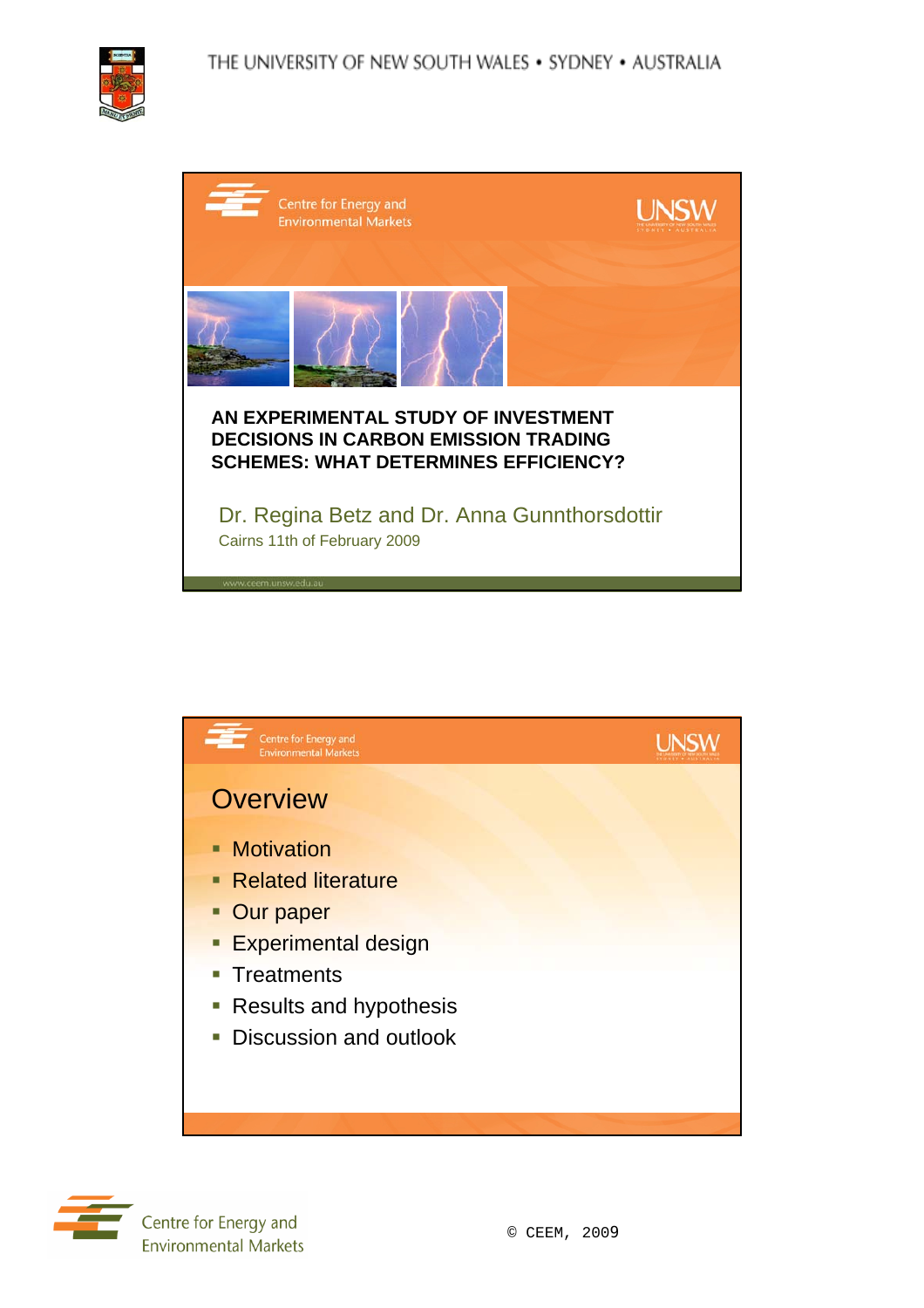





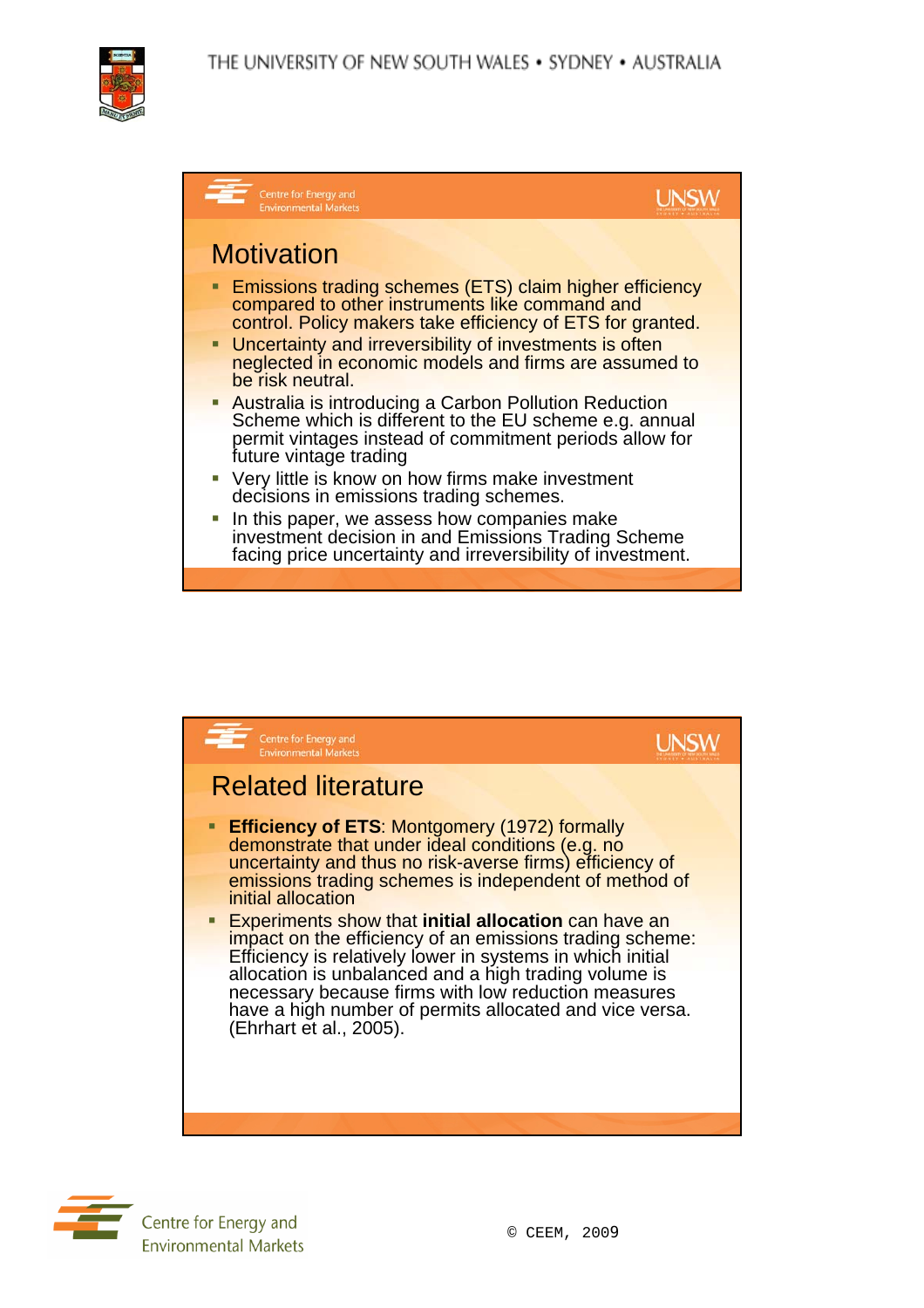

| Centre for Energy and<br><b>Environmental Markets</b>                                                                                                                                                                                                                                                                           |  |
|---------------------------------------------------------------------------------------------------------------------------------------------------------------------------------------------------------------------------------------------------------------------------------------------------------------------------------|--|
| <b>Related literature</b>                                                                                                                                                                                                                                                                                                       |  |
| <b>Closest to our paper: Risk aversion of firms concomitant with</b><br>□<br>uncertainty in a trading scheme may reduce efficiency when<br>permits are allocated for free in a way which creates net buyers<br>and net sellers:                                                                                                 |  |
| - This is shown in a theoretical model by Baldurson & von der Fehr (2004)<br>which holds under certain conditions.                                                                                                                                                                                                              |  |
| - Ben-David et al. (2000) can not support the hypothesis experimentally,<br>most likely the uncertainty manipulations in their experiment are too<br>weak.                                                                                                                                                                      |  |
| - Forward markets can counteract but not eliminate the inefficiencies<br>based on Baldurson & von der Fehr (2004).                                                                                                                                                                                                              |  |
| In theory a firm is risk neutral as it is owned by well-diversified stock<br>holders. However, risk aversion of firms was empirically shown by<br>Mehra & Prescott (1985) and small companies which are part of<br>emissions trading schemes may as well be more risk averse since<br>they have less access to capital markets. |  |
|                                                                                                                                                                                                                                                                                                                                 |  |



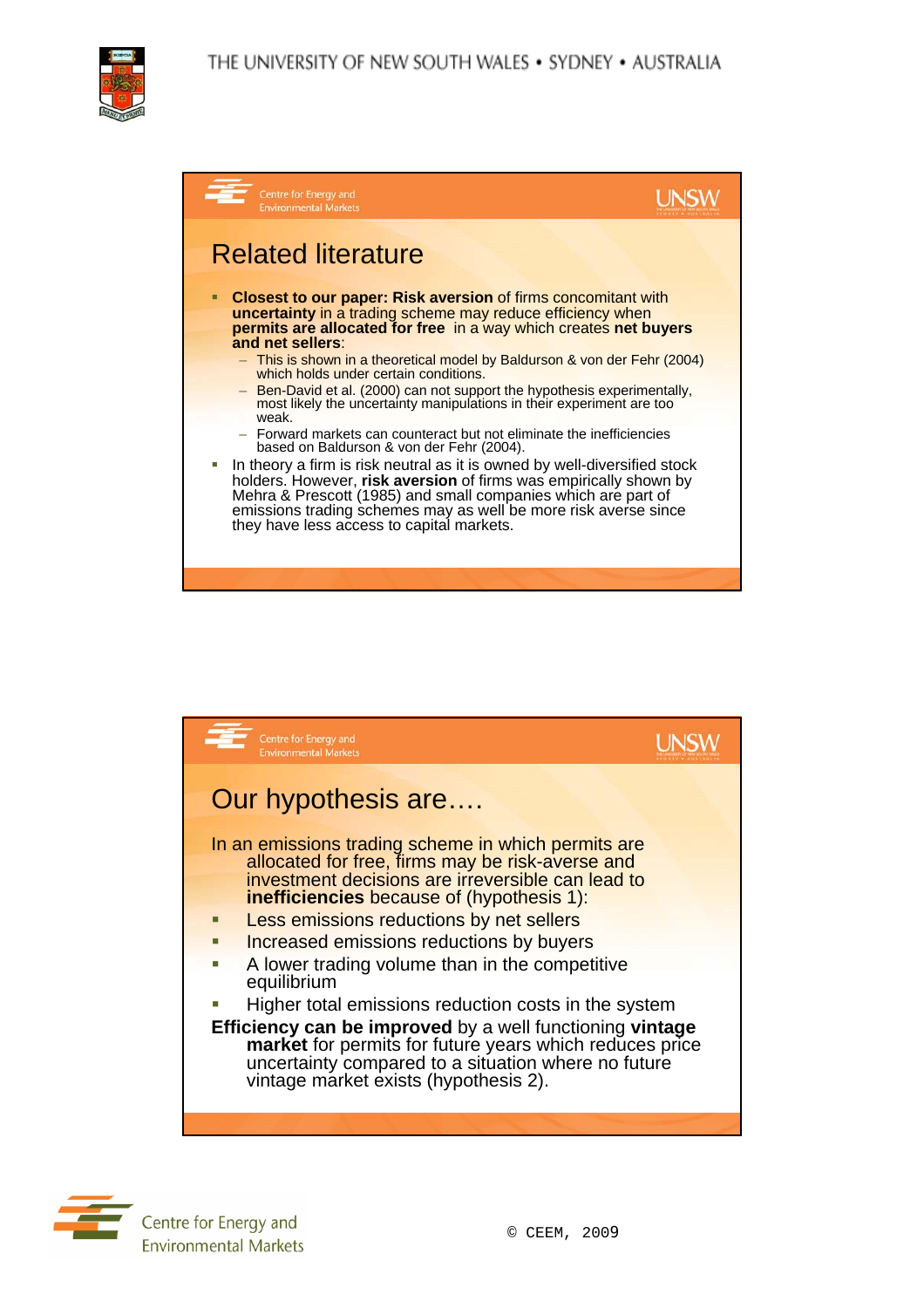





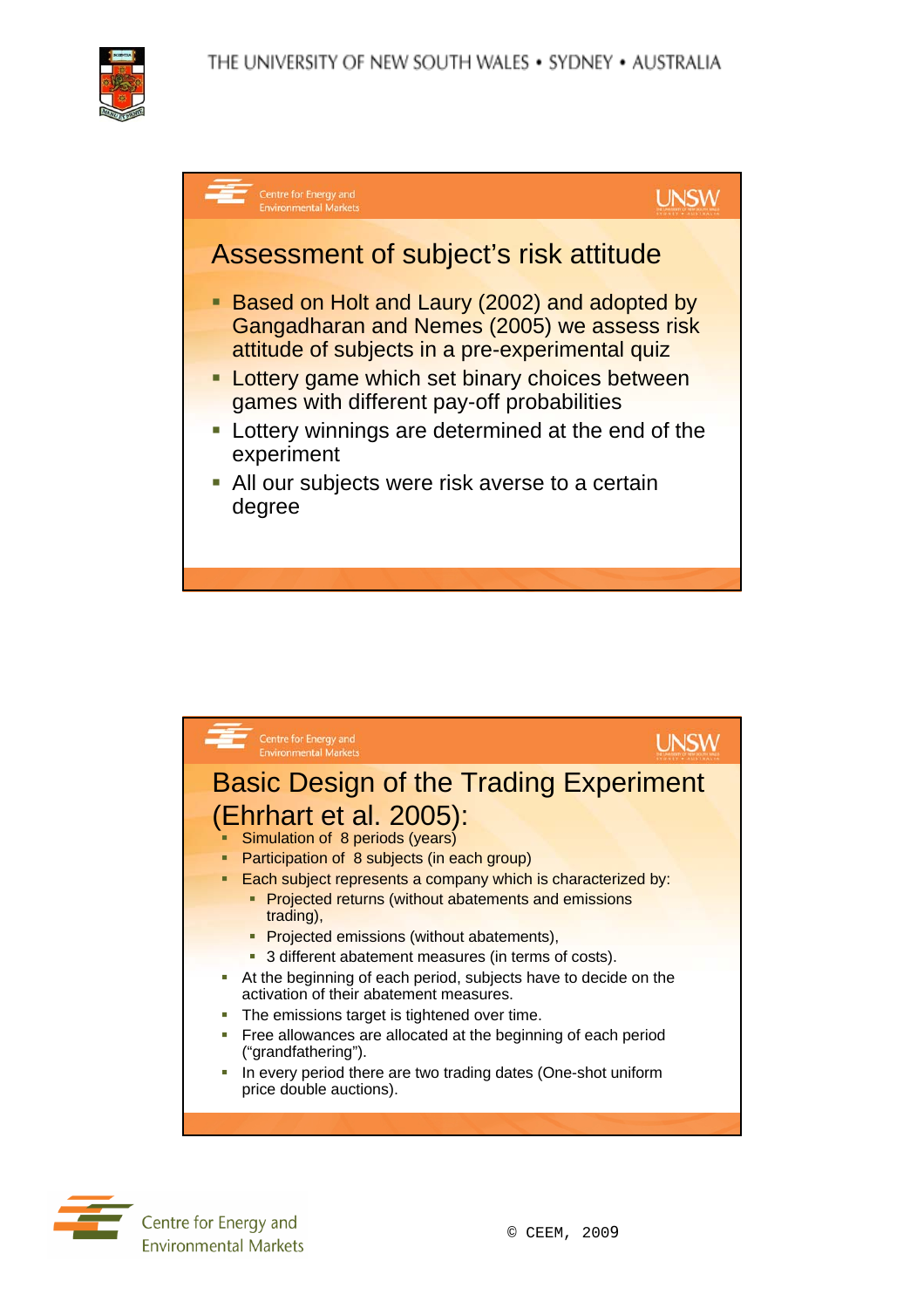



| Centre for Energy and<br><b>Environmental Markets</b>                                                                                                                                                                                                                                                                                                                                                                                                                                                                                                                                                                                                                                                                                                                                  |  |
|----------------------------------------------------------------------------------------------------------------------------------------------------------------------------------------------------------------------------------------------------------------------------------------------------------------------------------------------------------------------------------------------------------------------------------------------------------------------------------------------------------------------------------------------------------------------------------------------------------------------------------------------------------------------------------------------------------------------------------------------------------------------------------------|--|
| <b>Basic Design: Companies</b>                                                                                                                                                                                                                                                                                                                                                                                                                                                                                                                                                                                                                                                                                                                                                         |  |
| The projected emissions (without abatement) are the same for each<br>company: 200 tonnes of CO2 per period.<br>Each company: 3 abatement measures<br>п<br>Each measure: 30 tonnes emissions reduction per period<br>An activated measure operates from its activation period until the last period.<br>Companies differ with respect to two variables:<br>□<br>• Number of allocated allowances<br>• LA: low allocation (below average)<br>• HA: high allocation (above average)<br>• Costs of their abatement measures<br>• LC: low-cost abatement measures<br>• HC: high-cost abatement measures<br>Experiments consists of:<br>$-$ Four companies with high allocation and low abatement cost (HA / LC)<br>$-$ Four companies with low allocation and high abatement cost (LA / HC) |  |
|                                                                                                                                                                                                                                                                                                                                                                                                                                                                                                                                                                                                                                                                                                                                                                                        |  |



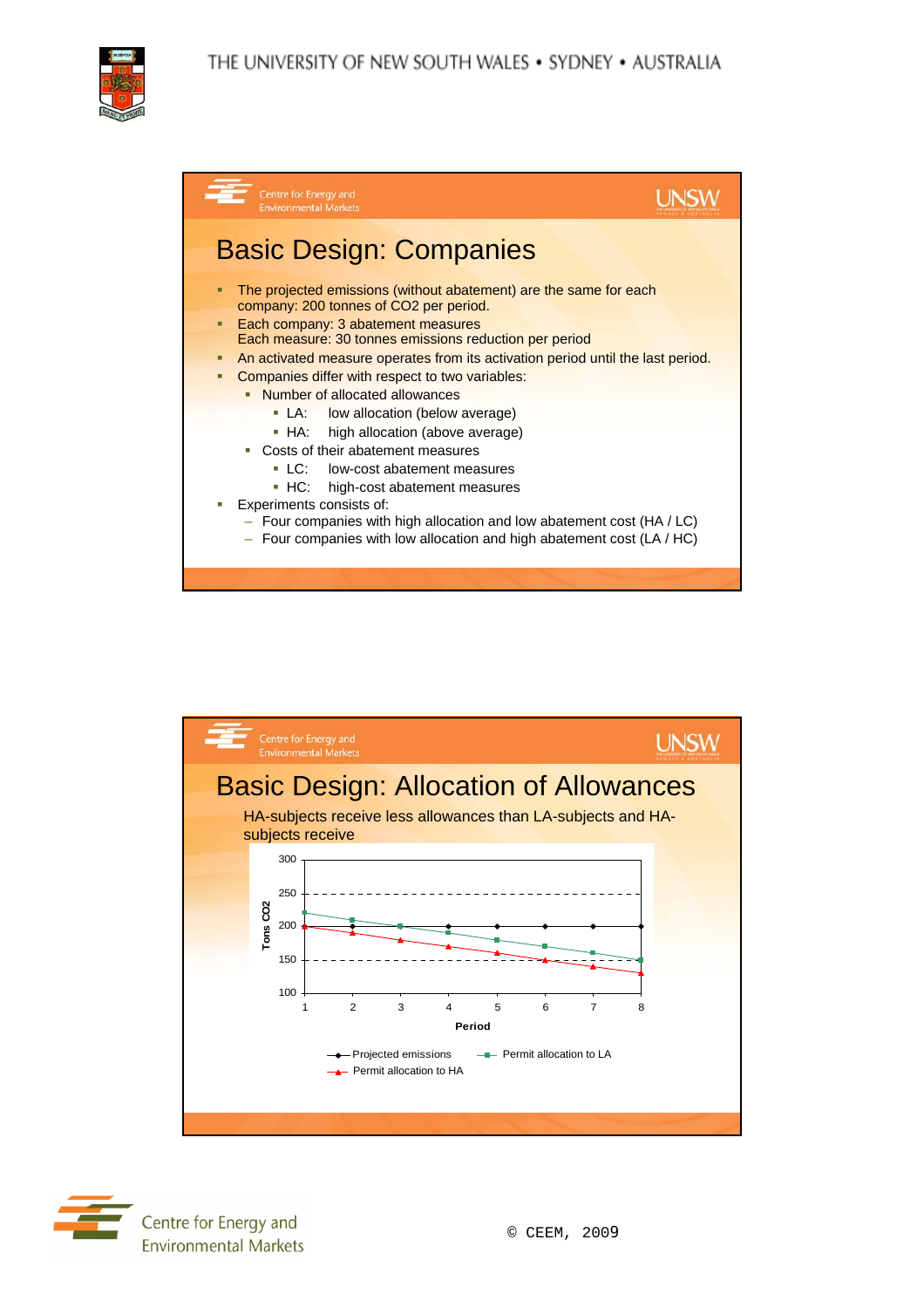## THE UNIVERSITY OF NEW SOUTH WALES . SYDNEY . AUSTRALIA







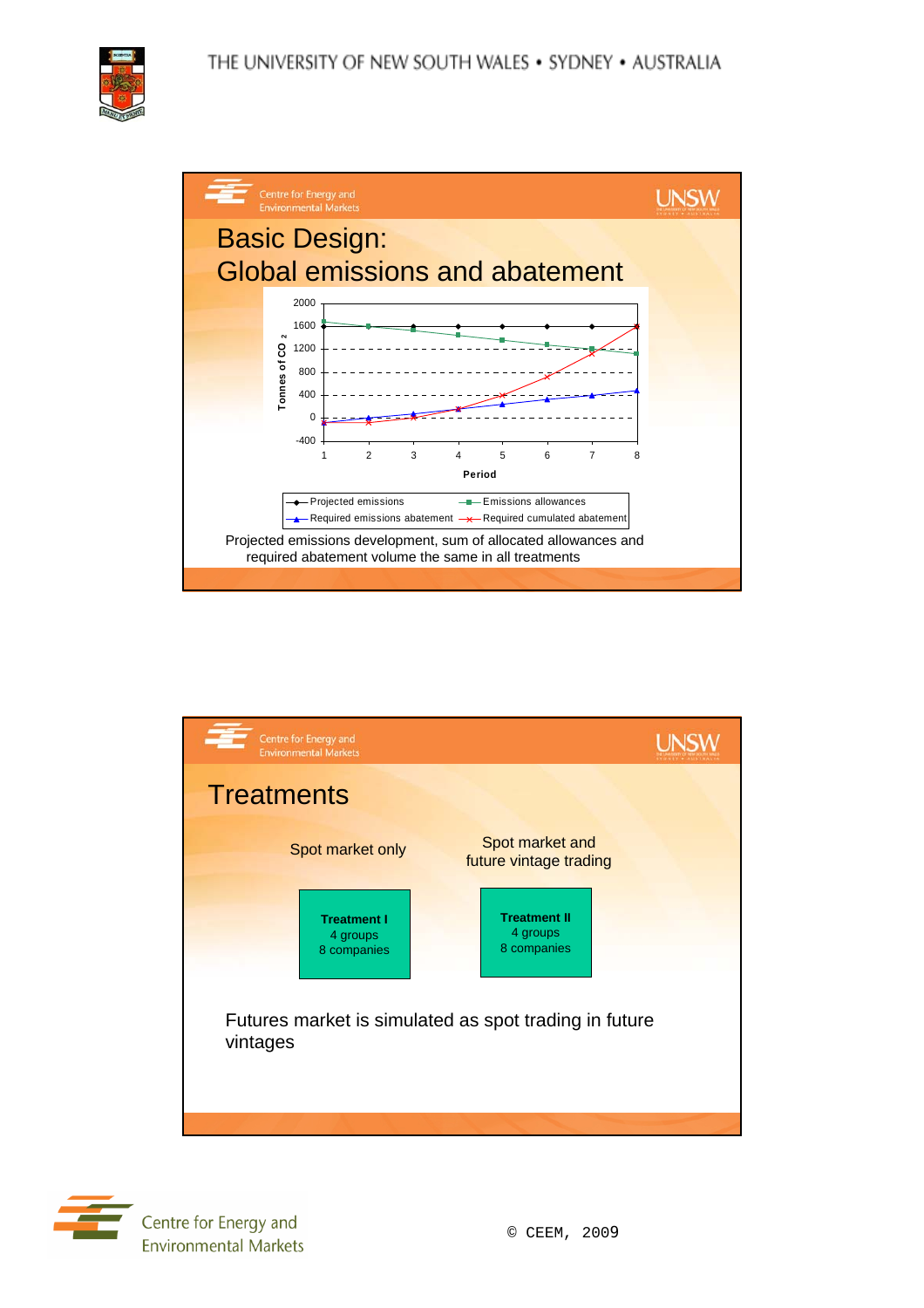





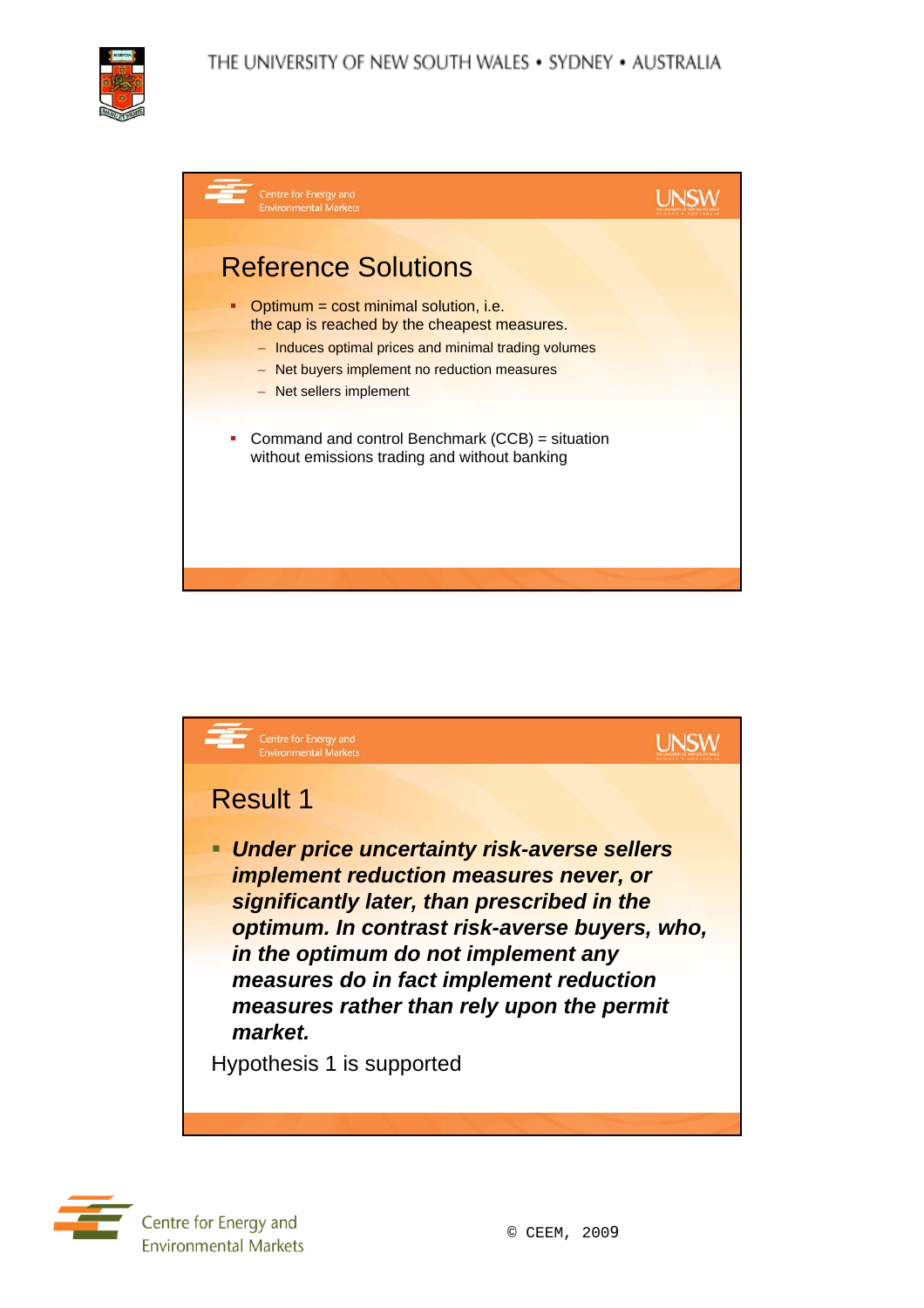| Centre for Energy and<br><b>Environmental Markets</b>                                                             |                             |                                                                           |                                 |  |
|-------------------------------------------------------------------------------------------------------------------|-----------------------------|---------------------------------------------------------------------------|---------------------------------|--|
| Table: Optimal implementation stage of a measure,<br>and mean actual implementation stage (difference<br>scores). |                             |                                                                           |                                 |  |
|                                                                                                                   | <b>Reduction</b><br>measure | Difference mean<br>implementation -<br>optimum (in<br>trading periods)[1] | P (1-sample t-test,<br>1-sided) |  |
| <b>Net sellers</b>                                                                                                | M <sub>1</sub>              | 2.13 (late)                                                               | < 0.000                         |  |
|                                                                                                                   | M <sub>2</sub>              | 2.72                                                                      | < 0.00                          |  |
|                                                                                                                   | M <sub>3</sub>              | $-0.84$ <sup>[2]</sup>                                                    | < 0.01                          |  |
| Net buyers                                                                                                        | M1                          | $-5$ (early)                                                              | < 0.0000                        |  |
|                                                                                                                   | M <sub>2</sub>              | $-0.81$                                                                   | < 0.006                         |  |
|                                                                                                                   | M <sub>3</sub>              | $-0.38$                                                                   | >0.05                           |  |

 $\frac{11}{2}$  Positive difference scores indicate a late implementation on average, negative scores premature implementation. In property of the model



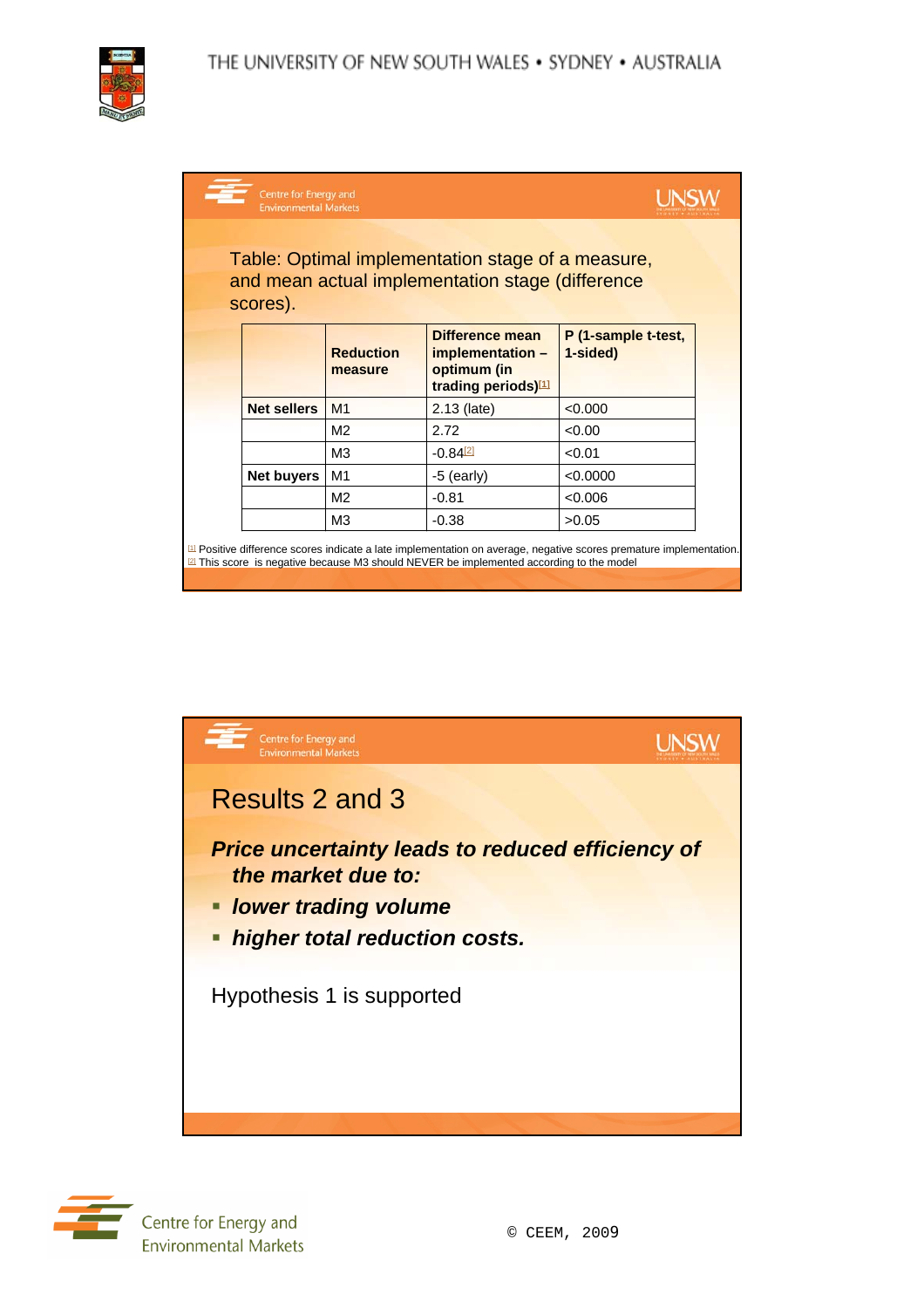

|                           | Centre for Energy and<br><b>Environmental Markets</b> |       |                |        |                                                    |            | <b>UNSV</b>                           |
|---------------------------|-------------------------------------------------------|-------|----------------|--------|----------------------------------------------------|------------|---------------------------------------|
|                           |                                                       |       |                |        |                                                    |            |                                       |
|                           | <b>Trading Volume [t CO2]</b>                         |       |                |        | <b>Total Reduction Costs</b><br>[Ex\$ per ton CO2] |            | <b>Efficiency</b><br><b>Indicator</b> |
| <b>Treatment</b>          | Ø                                                     | Opt.  | <b>CCB</b>     | Ø      | Opt.                                               | <b>CCB</b> |                                       |
| <b>Spot</b>               | 680                                                   | 1,120 | $\bf{0}$       | 9,310  | 3,540                                              | 13,410     | 0.42                                  |
| s <sub>1</sub>            | 871                                                   | 1,120 | $\mathbf{0}$   | 8,205  | 3,540                                              | 13,410     | 0.53                                  |
| s <sub>2</sub>            | 736                                                   | 1,120 | $\mathbf{0}$   | 8,175  | 3,540                                              | 13,410     | 0.53                                  |
| s3                        | 582                                                   | 1,120 | $\mathbf{0}$   | 9,311  | 3,540                                              | 13,410     | 0.42                                  |
| s <sub>4</sub>            | 529                                                   | 1,120 | $\overline{0}$ | 11,550 | 3,540                                              | 13,410     | 0.19                                  |
| Spot & Future<br>vintages | 763                                                   | 1,120 | 0              | 9,360  | 3,540                                              | 13,410     | 0.41                                  |
| f1                        | 933                                                   | 1,120 | $\Omega$       | 10,485 | 3,540                                              | 13,410     | 0.30                                  |
| f2                        | 392                                                   | 1,120 | 0              | 8,850  | 3,540                                              | 13,410     | 0.46                                  |
| f <sub>4</sub>            | 795                                                   | 1,120 | $\Omega$       | 8,940  | 3,540                                              | 13,410     | 0.45                                  |
| f5                        | 932                                                   | 1,120 | $\Omega$       | 9,165  | 3,540                                              | 13,410     | 0.43                                  |
| Ehrhart et al.            | 688                                                   | 1,120 | 0              | 8,083  | 3,540                                              | 13,410     | 0.54                                  |
|                           |                                                       |       |                |        |                                                    |            |                                       |



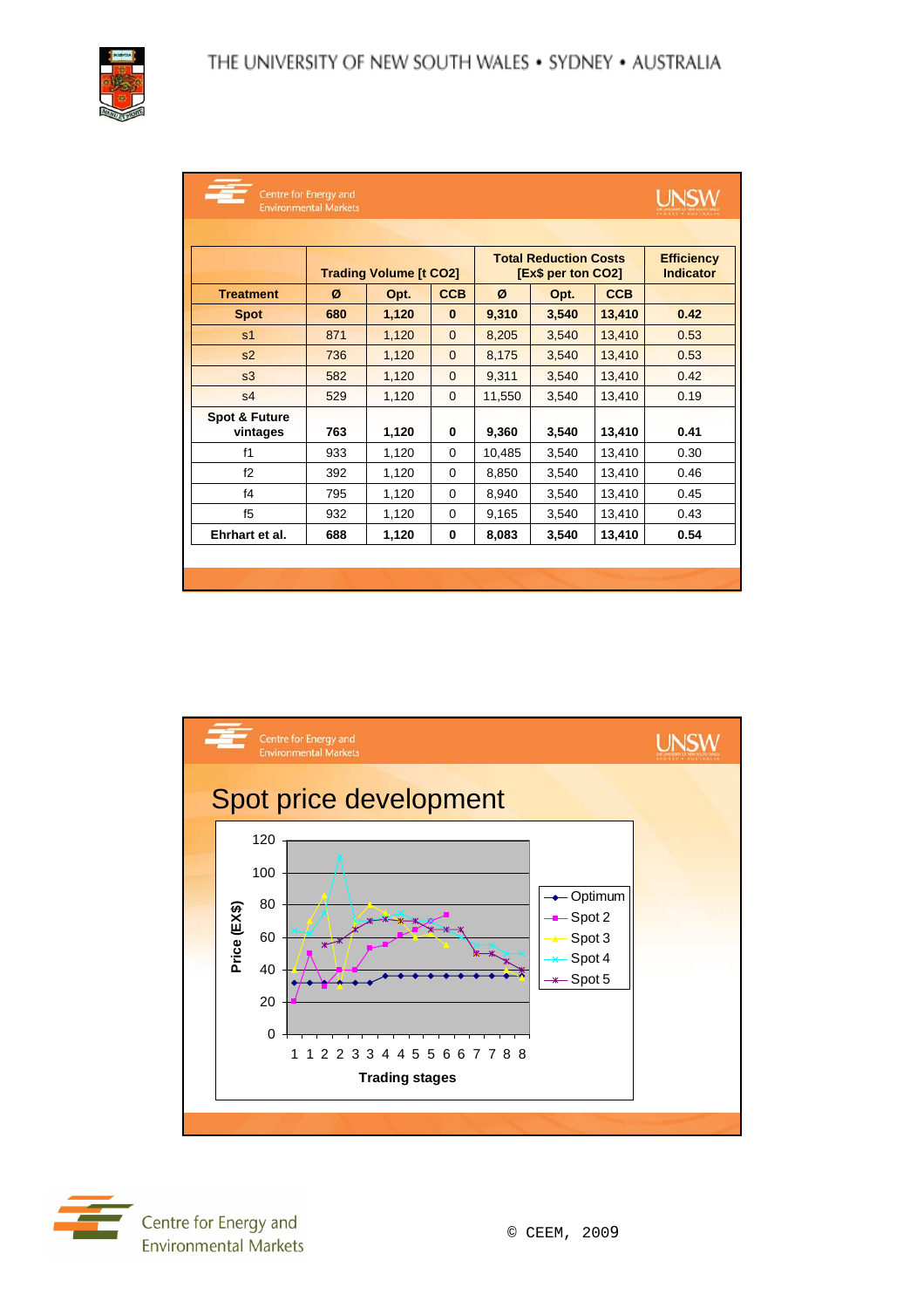